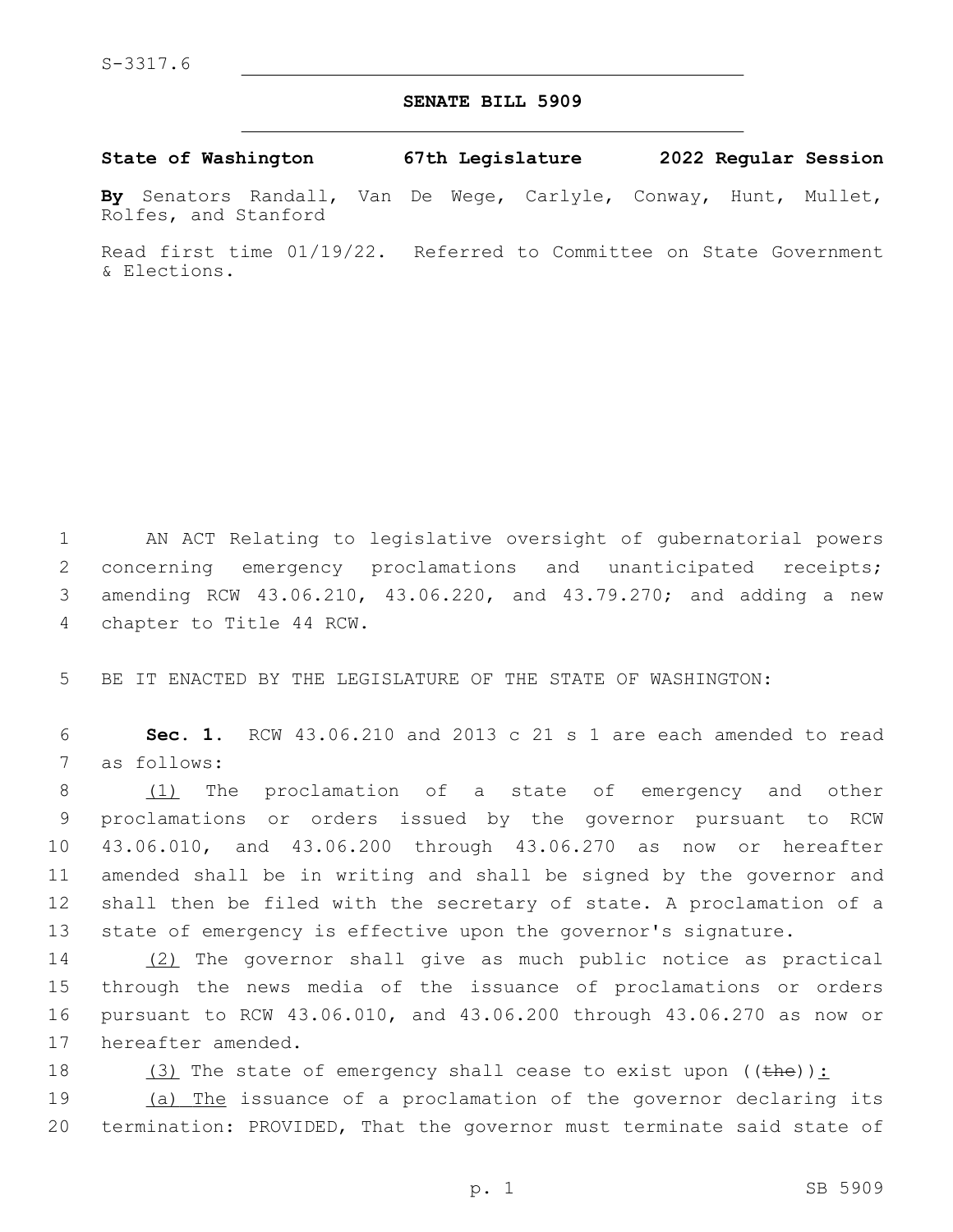emergency proclamation when order has been restored in the area affected; or

 (b) If the legislature is not in session and it has been more 4 than 90 days since the state of emergency was declared by the governor, termination of the state of emergency in writing by all four members of the leadership of the senate and the house of representatives. For purposes of this section, "leadership of the senate and the house of representatives" means the majority and minority leaders of the senate and the speaker and the minority 10 leader of the house of representatives.

 **Sec. 2.** RCW 43.06.220 and 2019 c 472 s 2 are each amended to 12 read as follows:

 (1) The governor after proclaiming a state of emergency and prior 14 to terminating such, may, in the area described by the proclamation 15 issue an order prohibiting:

 (a) Any person being on the public streets, or in the public parks, or at any other public place during the hours declared by the 18 governor to be a period of curfew;

 (b) Any number of persons, as designated by the governor, from assembling or gathering on the public streets, parks, or other open 21 areas of this state, either public or private;

 (c) The manufacture, transfer, use, possession or transportation of a molotov cocktail or any other device, instrument or object designed to explode or produce uncontained combustion;

 (d) The transporting, possessing or using of gasoline, kerosene, or combustible, flammable, or explosive liquids or materials in a glass or uncapped container of any kind except in connection with the normal operation of motor vehicles, normal home use or legitimate 29 commercial use;

(e) The sale, purchase or dispensing of alcoholic beverages;

 (f) The sale, purchase or dispensing of other commodities or goods, as he or she reasonably believes should be prohibited to help preserve and maintain life, health, property or the public peace;

 (g) The use of certain streets, highways or public ways by the 35 public; and

 (h) Such other activities as he or she reasonably believes should be prohibited to help preserve and maintain life, health, property or 38 the public peace.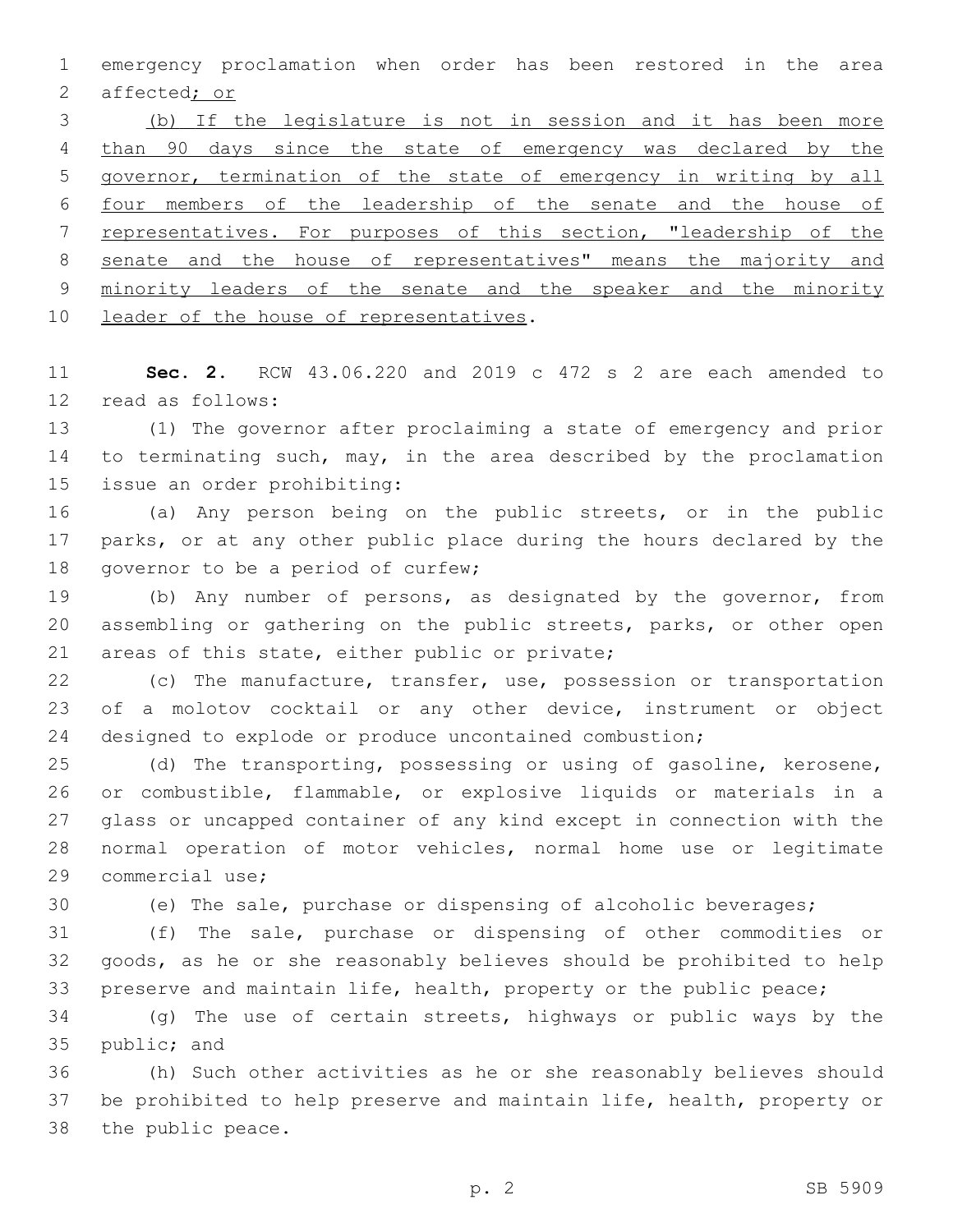(2) The governor after proclaiming a state of emergency and prior to terminating such may, in the area described by the proclamation, issue an order or orders concerning waiver or suspension of statutory 4 obligations or limitations in the following areas:

(a) Liability for participation in interlocal agreements;

 (b) Inspection fees owed to the department of labor and 7 industries;

8 (c) Application of the family emergency assistance program;

 (d) Regulations, tariffs, and notice requirements under the 10 jurisdiction of the utilities and transportation commission;

 (e) Application of tax due dates and penalties relating to 12 collection of taxes;

 (f) Permits for industrial, business, or medical uses of alcohol; 14 and

 (g) Such other statutory and regulatory obligations or limitations prescribing the procedures for conduct of state business, or the orders, rules, or regulations of any state agency if strict compliance with the provision of any statute, order, rule, or regulation would in any way prevent, hinder, or delay necessary action in coping with the emergency, unless (i) authority to waive or suspend a specific statutory or regulatory obligation or limitation has been expressly granted to another statewide elected official, (ii) the waiver or suspension would conflict with federal requirements that are a prescribed condition to the allocation of federal funds to the state, or (iii) the waiver or suspension would 26 conflict with the rights, under the First Amendment, of freedom of speech or of the people to peaceably assemble. The governor shall give as much notice as practical to legislative leadership and impacted local governments when issuing orders under this subsection  $30(2)(q).$ 

 (3) In imposing the restrictions provided for by RCW 43.06.010, and 43.06.200 through 43.06.270, the governor may impose them for such times, upon such conditions, with such exceptions and in such areas of this state he or she from time to time deems necessary.

 (4) No order or orders concerning waiver or suspension of statutory obligations or limitations under subsection (2) of this section may continue for longer than thirty days unless extended by the legislature through concurrent resolution. If the legislature is not in session, the waiver or suspension of statutory obligations or 40 limitations may be extended in writing by all four members of the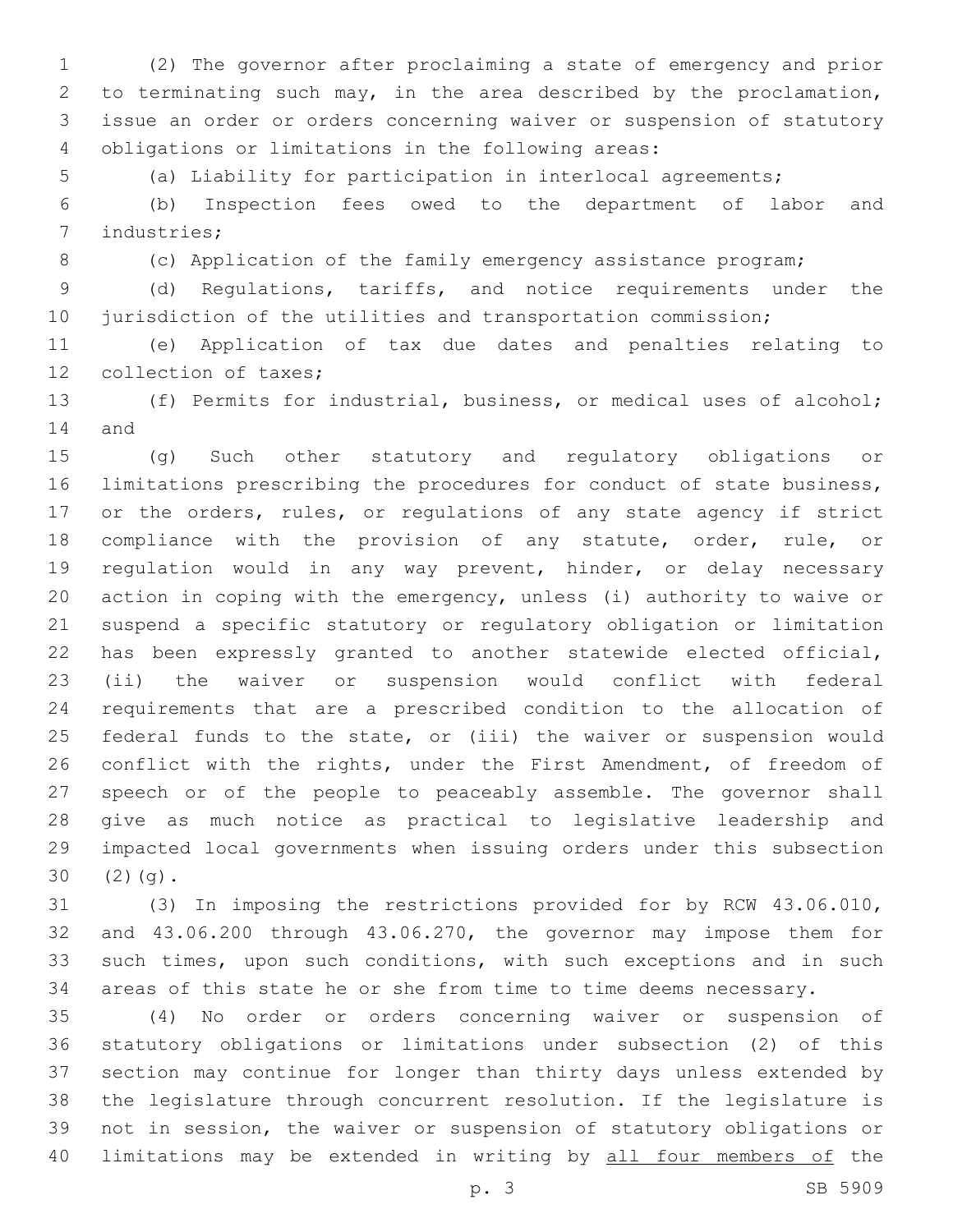leadership of the senate and the house of representatives until the legislature can extend the waiver or suspension by concurrent 3 resolution.

 (5) The order or orders under subsection (1) of this section may be terminated in writing by all four members of the leadership of the senate and the house of representatives if the legislature is not in session.

 (6) For purposes of this section, "leadership of the senate and the house of representatives" means the majority and minority leaders of the senate and the speaker and the minority leader of the house of 11 representatives.

12  $((+5+))$   $(7)$  Any person willfully violating any provision of an order issued by the governor under this section is guilty of a gross 14 misdemeanor.

 **Sec. 3.** RCW 43.79.270 and 2021 c 334 s 972 are each amended to 16 read as follows:

 (1) Except as provided in subsection (3) of this section, whenever any money, from the federal government, or from other sources, which was not anticipated in the budget approved by the legislature has actually been received and is designated to be spent for a specific purpose, the head of any department, agency, board, or commission through which such expenditure shall be made is to submit to the governor a statement which may be in the form of a request for an allotment amendment setting forth the facts constituting the need for such expenditure and the estimated amount to be expended: PROVIDED, That no expenditure shall be made in excess of the actual amount received, and no money shall be expended for any purpose except the specific purpose for which it was received. A copy of any proposal submitted to the governor to expend money from an appropriated fund or account in excess of appropriations provided by law which is based on the receipt of unanticipated revenues shall be submitted to the joint legislative audit and review committee and also to the standing committees on ways and means of the house and senate if the legislature is in session at the same time as it is 35 transmitted to the governor.

 (2) Except as provided in subsection (3) of this section, and notwithstanding subsection (1) of this section, whenever money from any source that was not anticipated in the transportation budget approved by the legislature has actually been received and is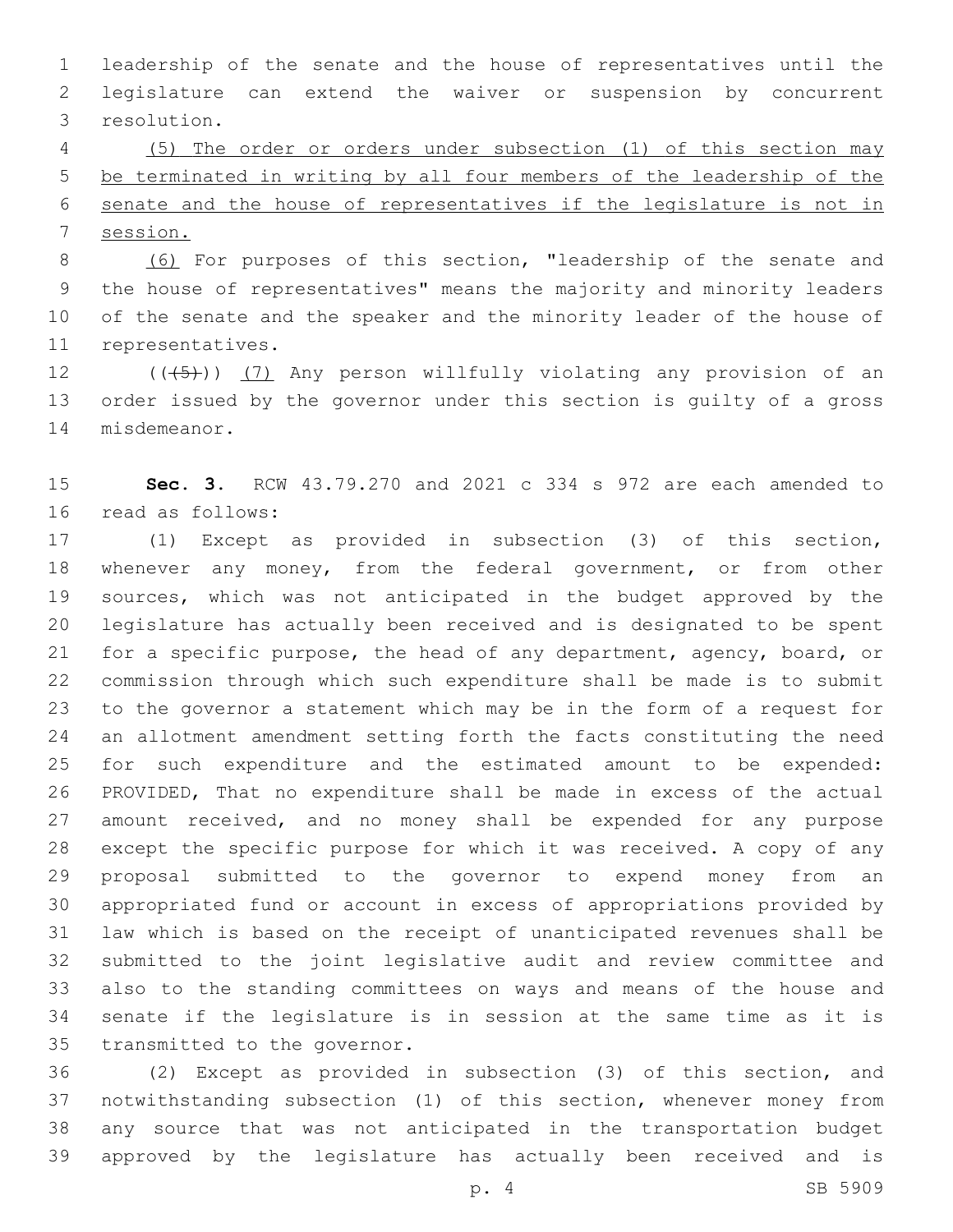designated to be spent for a specific purpose, the head of a department, agency, board, or commission through which the expenditure must be made shall submit to the governor a statement, which may be in the form of a request for an allotment amendment, setting forth the facts constituting the need for the expenditure and the estimated amount to be expended. However, no expenditure may be made in excess of the actual amount received, and no money may be expended for any purpose except the specific purpose for which it was received. A copy of any proposal submitted to the governor to expend money from an appropriated transportation fund or account in excess of appropriations provided by law that is based on the receipt of unanticipated revenues must be submitted, at a minimum, to the standing committees on transportation of the house and senate at the 14 same time as it is transmitted to the governor.

15 (3) ((During the 2021-2023 fiscal biennium, whenever)) Whenever any money in the amount of \$5,000,000 or more, from the federal government, or from other sources, which was not anticipated in the 18 operating, capital, or transportation budget approved by the legislature has been awarded or has actually been received when the legislature is not in session and the use of the money is unrestricted or provides discretion to use the moneys for more than one agency, program, or purpose, the governor must:

 (a) Submit a copy of the proposed allotment amendment to the joint legislative unanticipated revenue oversight committee;

 (b) Provide an explanation of the timing, source, and availability of such funds and why the need for the expenditure could not have been anticipated in time for such expenditure to have been approved as part of a budget act for that particular fiscal year; and

 (c) Provide the joint legislative unanticipated revenue oversight committee 14 calendar days from submittal the opportunity to review and comment on the proposed allotment amendment before approving 32 under RCW 43.79.280.

 NEW SECTION. **Sec. 4.** (1) There is hereby created a joint select committee to be known as the joint legislative unanticipated revenue oversight committee with the following 16 members:

(a) The majority and minority leaders of the senate;

 (b) The speaker and the minority leader of the house of 38 representatives;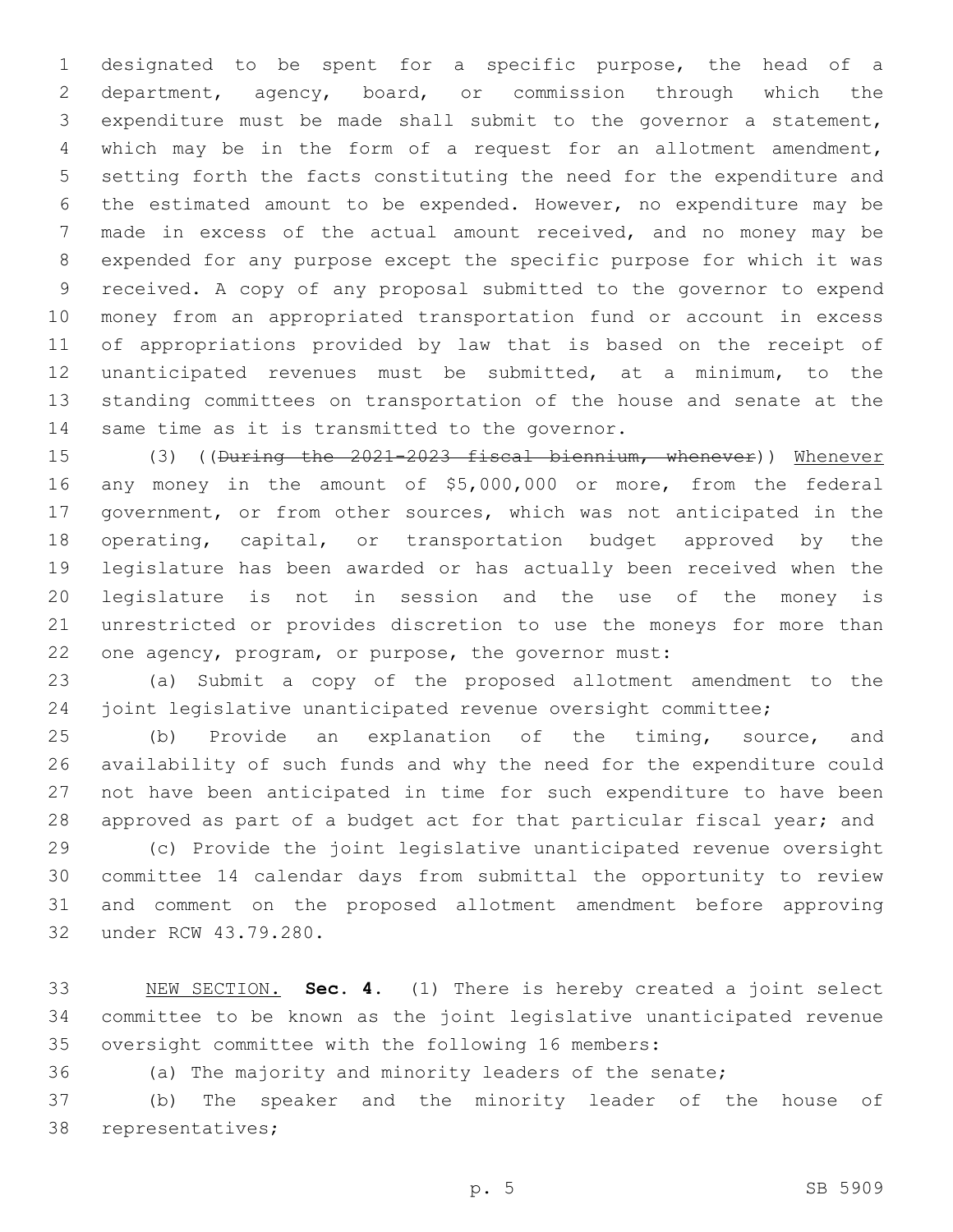(c) Six additional members of the senate with three members from each of the two largest caucuses of the senate appointed by their 3 respective leaders; and

 (d) Six additional members of the house of representatives with three members from each of the two largest caucuses of the house of representatives appointed by their respective leaders.

 (2) The cochairs of the committee are the leaders of the two largest caucuses of the senate in even-numbered years and the leaders of the two largest caucuses of the house of representatives in odd-10 numbered years.

 (3) Staff support for the committee is provided by the senate committee services and the house of representatives office of program 13 research.

 (4) Members of the committee serve without additional compensation, but must be reimbursed for travel expenses in 16 accordance with RCW 44.04.120.

 (5) The expenses of the committee are paid jointly by the senate and the house of representatives and expenditures are subject to approval by the senate facilities and operations committee and the house of representatives executive rules committee, or their 21 successor committees.

 NEW SECTION. **Sec. 5.** The purpose of the joint legislative unanticipated revenue oversight committee is to review requests for proposed allotment amendments to spend unanticipated and unbudgeted moneys received by the state from federal and nonstate sources pursuant to RCW 43.79.270(3). The committee is necessary to provide oversight of the legislature's delegation of state fiscal authority to the governor while the legislature is not in session and to prevent infringement on the legislature's constitutional power to appropriate state funds.

 NEW SECTION. **Sec. 6.** (1) The joint legislative unanticipated revenue oversight committee shall meet as necessary to review requests from the governor pursuant to RCW 43.79.270(3) and to provide comment within 14 calendar days.

 (2) The committee may conduct its meetings and hold public hearings by conference telephone call, videoconference, or using similar technology equipment so that all persons participating in the 38 meeting can hear each other at the same time.